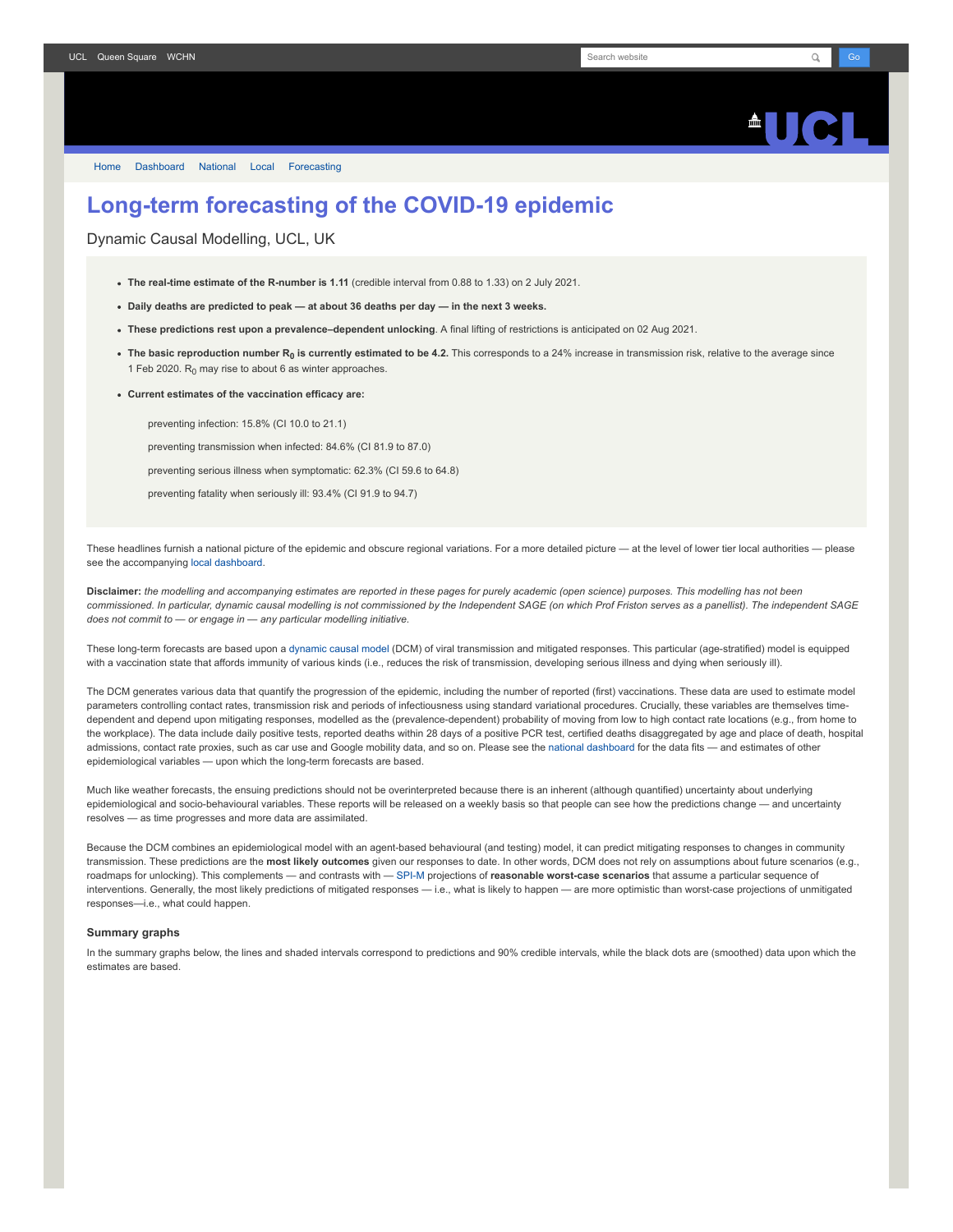

**Prevalence and reproduction ratio:** this panel provides a forecast of (i) the **prevalence of infection** and (ii) the reproduction ratio or **R-number** (blue and orange lines, respectively) with their accompanying confidence intervals (shaded areas). These forecasts are based upon parameters estimated from the data up until the reporting date (the vertical line). The data include [GOV.UK estimates](https://www.gov.uk/guidance/the-r-number-in-the-uk#latest-r-and-growth-rate) of the R-number, which are shown for comparison with the DCM estimates. The **basic reproduction ratio** (R0 – yellow line) can be read as the R-number in the absence of any mitigating reductions in contact rates (under the simplifying assumption that the mean period of infectivity is constant). This reflects fluctuations in transmission risk due to seasonality effects and viral mutations. The 'alpha' and 'delta' indicate when the alpha and delta variants were introduced to the UK.

[The DCM estimate of the R-number is based upon a g](https://www.gov.uk/guidance/the-r-number-in-the-uk#contents)[enerative mode](https://en.wikipedia.org/wiki/Generative_model)[l \(i.e., a real-time estimate using data assimilation\). The corresponding consensus estimates from the](https://www.gov.uk/guidance/the-r-number-in-the-uk#contents) SPI-M are based upon retrospective (e.g., Bayesian regression) analysis of recent data and are therefore treated as a lagged estimator. The black dots correspond to the GOV.UK (SPI-M consensus) estimates moved backwards in time by 16 days from their date of reporting.

**Attack rate and immunity:** this panel shows long-term forecasts of **attack rate, population or herd immunity** and the percentage of people who have been vaccinated. In addition, an estimate of the effective immunity threshold is provided based upon simplifying (SIR) assumptions (yellow line). Based upon the changes in testing, death rate and other data, one can estimate the efficacy of vaccination. The attack rate corresponds to the number of people who have been infected since the onset of the outbreak (blue line). This can be supplemented with a small proportion of the population that is estimated to have pre-existing immunity (e.g., mucosal immunity or cross immunoreactivity with other SARS viruses), shown in red. The combination can be read as the herd or population immunity.

The effective immunity threshold is based upon the effective reproduction ratio under pre-pandemic contact rates. The reproduction ratio corresponds to the product of the contact rate, transmission risk and mean infectious period. Note that the effective immunity threshold fluctuates. This reflects the fact that transmission risk changes with time. In this model, transmission risk is modelled as a seasonal fluctuation multiplied by smooth (increasing) [function of time.](https://www.medrxiv.org/content/10.1101/2021.01.10.21249520v1) A fluctuating transmission risk accommodates changes in transmissibility (e.g., due to viral evolution) that is contextualised by seasonal variations in transmission (e.g., due to changes in temperature, humidity, socialising outdoors and the propensity for aerosol transmission). The vertical line shows when the population immunity first exceeds the effective immunity threshold.

**Daily deaths:** this panel shows fatality rates as assessed by patients who died within 28 days of positive PCR test and people who died from certified COVID-19. The former represents an underestimate of COVID-related mortality, where the degree of underestimation depends upon testing rates. The discrepancy is adequately modelled by evaluating the probability of succumbing to COVID-19 and having had a positive PCR test within 28 days.

**Mobility and lockdown:** a long-term forecast of locking and unlocking, based upon car use as quantified by the Department of Transport and - in this graph - Google mobility data. These measures of mobility are expressed in terms of the percentage of pre-pandemic levels. The expected mobility has been thresholded at three levels to illustrate different levels of lockdown. The dates on the lower (graded pink) bar annotate a transition from a more restrictive level of mobility to a less restrictive level. Forecasts of mobility are based upon underlying contact rates that depend upon the prevalence of infection, which are then modulated with a smooth function of time (parameterised with Fourier coefficients).

This dynamic causal model includes age-stratification into for groups (below the age of 15, between 15 and 35, between 35 and 70, and over 70 years of age). The contact rates within and between the groups (for high and low contact rate locations) are estimated from the data, under mildly informative lognormal shrinkage priors. Please see the following [technical report](https://arxiv.org/abs/2011.12400) for further technical details.

#### **Changes since last report:**

• Prevalence estimates are now a parameterised mixture of the probability of being infected (i.e., exposed) or infectious